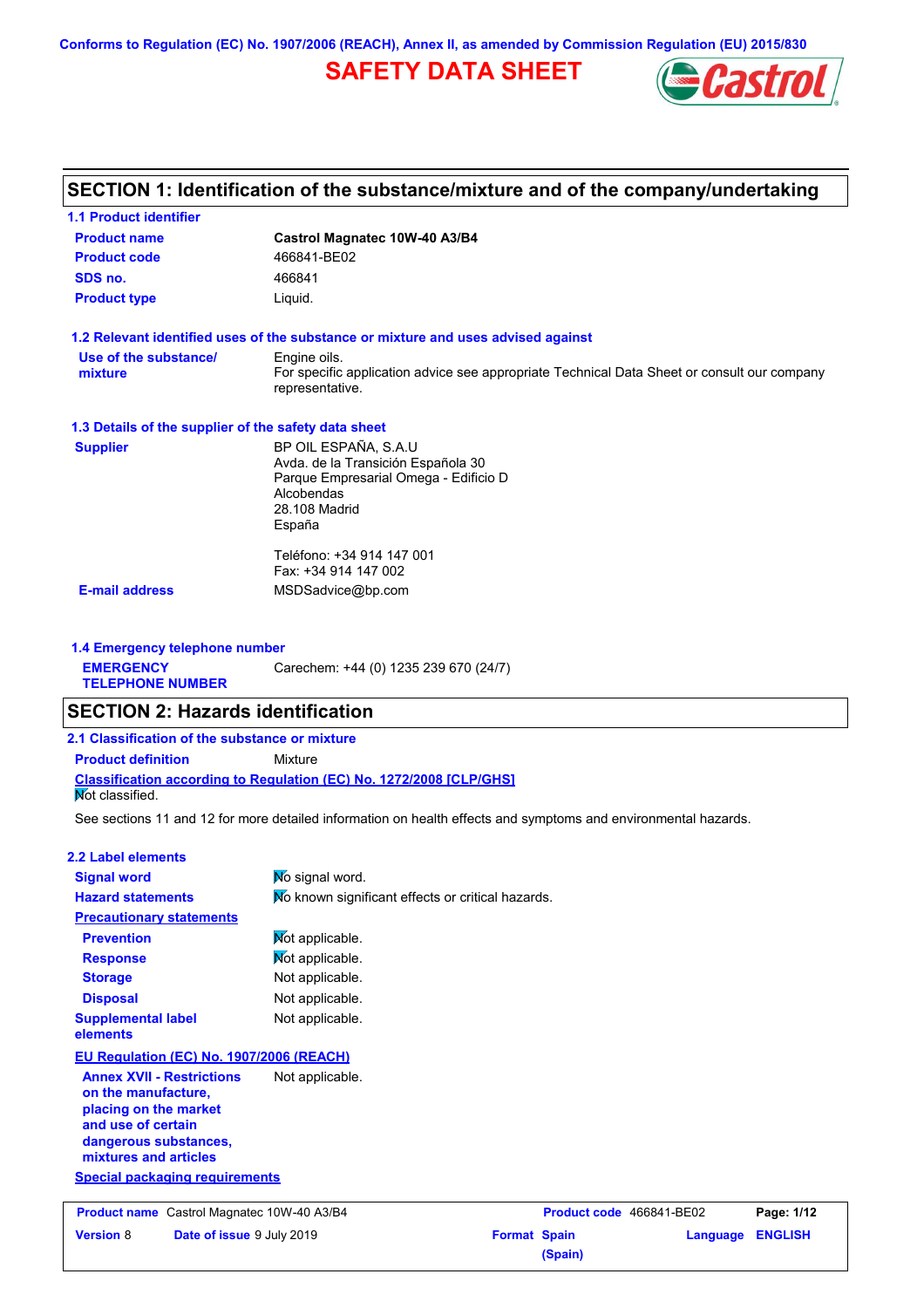## **SECTION 2: Hazards identification**

| <b>Containers to be fitted</b><br>with child-resistant<br>fastenings                                                     | Not applicable.                                                                                                                                                                                                          |
|--------------------------------------------------------------------------------------------------------------------------|--------------------------------------------------------------------------------------------------------------------------------------------------------------------------------------------------------------------------|
| <b>Tactile warning of danger</b>                                                                                         | Not applicable.                                                                                                                                                                                                          |
| 2.3 Other hazards                                                                                                        |                                                                                                                                                                                                                          |
| <b>Results of PBT and vPvB</b><br>assessment                                                                             | Product does not meet the criteria for PBT or vPvB according to Regulation (EC) No. 1907/2006,<br>Annex XIII.                                                                                                            |
| <b>Product meets the criteria</b><br>for PBT or vPvB according<br>to Regulation (EC) No.<br><b>1907/2006, Annex XIII</b> | This mixture does not contain any substances that are assessed to be a PBT or a vPvB.                                                                                                                                    |
| Other hazards which do<br>not result in classification                                                                   | Defatting to the skin.<br>USED ENGINE OILS<br>Used engine oil may contain hazardous components which have the potential to cause skin<br>cancer.<br>See Toxicological Information, section 11 of this Safety Data Sheet. |
|                                                                                                                          | Experimental data on one or more of the components has been used to determine all or part of                                                                                                                             |

## **SECTION 3: Composition/information on ingredients**

the hazard classification of this product.

| <b>3.2 Mixtures</b>                                                                           |                                                                                      |           |                                                                    |             |
|-----------------------------------------------------------------------------------------------|--------------------------------------------------------------------------------------|-----------|--------------------------------------------------------------------|-------------|
| <b>Product definition</b><br>Mixture                                                          |                                                                                      |           |                                                                    |             |
| Highly refined base oil (IP 346 DMSO extract $\lt$ 3%). Proprietary performance additives.    |                                                                                      |           |                                                                    |             |
| <b>Product/ingredient</b><br>name                                                             | <b>Identifiers</b>                                                                   | $\%$      | <b>Regulation (EC) No.</b><br>1272/2008 [CLP]                      | <b>Type</b> |
| Distillates (petroleum), hydrotreated<br>heavy paraffinic                                     | REACH #: 01-2119484627-25<br>EC: 265-157-1<br>CAS: 64742-54-7<br>Index: 649-467-00-8 | 275 - ≤90 | Not classified.                                                    | $[2]$       |
| Distillates (petroleum), solvent-<br>dewaxed heavy paraffinic                                 | REACH #: 01-2119471299-27<br>EC: 265-169-7<br>CAS: 64742-65-0<br>Index: 649-474-00-6 | ≤10       | Not classified.                                                    | $[2]$       |
| Phosphorodithioic acid, mixed O,O-bis<br>(1,3-dimethylbutyl and iso-Pr) esters,<br>zinc salts | REACH #: 01-2119493626-26<br>EC: 283-392-8<br>CAS: 84605-29-8                        | ≤3        | Skin Irrit. 2, H315<br>Eye Dam. 1, H318<br>Aquatic Chronic 2, H411 | $[1]$       |
| See Section 16 for the full text of the H statements declared above.                          |                                                                                      |           |                                                                    |             |

**Type** 

[1] Substance classified with a health or environmental hazard

[2] Substance with a workplace exposure limit

[3] Substance meets the criteria for PBT according to Regulation (EC) No. 1907/2006, Annex XIII

[4] Substance meets the criteria for vPvB according to Regulation (EC) No. 1907/2006, Annex XIII

[5] Substance of equivalent concern

[6] Additional disclosure due to company policy

Occupational exposure limits, if available, are listed in Section 8.

### **SECTION 4: First aid measures**

| 4.1 Description of first aid measures             |                                                                                                                                                                                                                                                   |  |  |  |  |
|---------------------------------------------------|---------------------------------------------------------------------------------------------------------------------------------------------------------------------------------------------------------------------------------------------------|--|--|--|--|
| <b>Eye contact</b>                                | In case of contact, immediately flush eyes with plenty of water for at least 15 minutes. Eyelids<br>should be held away from the eyeball to ensure thorough rinsing. Check for and remove any<br>contact lenses. Get medical attention.           |  |  |  |  |
| <b>Skin contact</b>                               | Wash skin thoroughly with soap and water or use recognised skin cleanser. Remove<br>contaminated clothing and shoes. Wash clothing before reuse. Clean shoes thoroughly before<br>reuse. Get medical attention if irritation develops.            |  |  |  |  |
| <b>Inhalation</b>                                 | Finhaled, remove to fresh air. In case of inhalation of decomposition products in a fire,<br>symptoms may be delayed. The exposed person may need to be kept under medical<br>surveillance for 48 hours. Get medical attention if symptoms occur. |  |  |  |  |
| <b>Ingestion</b>                                  | Do not induce vomiting unless directed to do so by medical personnel. Get medical attention if<br>symptoms occur.                                                                                                                                 |  |  |  |  |
| <b>Product name</b> Castrol Magnatec 10W-40 A3/B4 | Product code 466841-BE02<br>Page: 2/12                                                                                                                                                                                                            |  |  |  |  |
| Date of issue 9 July 2019<br><b>Version 8</b>     | <b>ENGLISH</b><br><b>Format Spain</b><br>Language<br>(Spain)                                                                                                                                                                                      |  |  |  |  |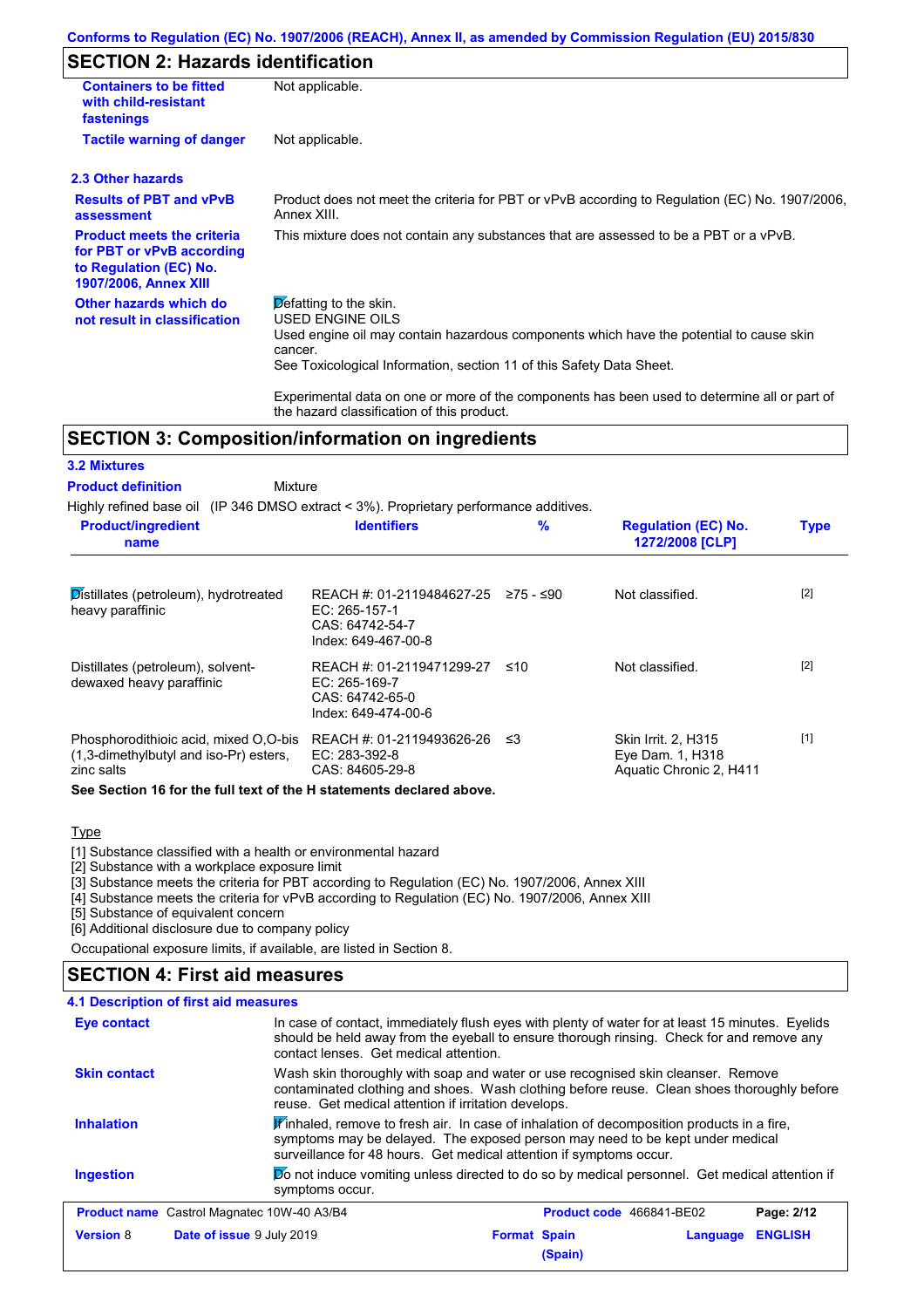| <b>SECTION 4: First aid measures</b>                      |                                                                                                                                                                                                                                                                                                                                                                   |
|-----------------------------------------------------------|-------------------------------------------------------------------------------------------------------------------------------------------------------------------------------------------------------------------------------------------------------------------------------------------------------------------------------------------------------------------|
| <b>Protection of first-aiders</b>                         | No action shall be taken involving any personal risk or without suitable training. It may be<br>dangerous to the person providing aid to give mouth-to-mouth resuscitation.                                                                                                                                                                                       |
|                                                           | 4.2 Most important symptoms and effects, both acute and delayed                                                                                                                                                                                                                                                                                                   |
|                                                           | See Section 11 for more detailed information on health effects and symptoms.                                                                                                                                                                                                                                                                                      |
| <b>Potential acute health effects</b>                     |                                                                                                                                                                                                                                                                                                                                                                   |
| <b>Inhalation</b>                                         | Exposure to decomposition products may cause a health hazard. Serious effects may be<br>delayed following exposure.                                                                                                                                                                                                                                               |
| <b>Ingestion</b>                                          | No known significant effects or critical hazards.                                                                                                                                                                                                                                                                                                                 |
| <b>Skin contact</b>                                       | Defatting to the skin. May cause skin dryness and irritation.                                                                                                                                                                                                                                                                                                     |
| <b>Eye contact</b>                                        | Not classified as an eye irritant. Based on data available for this or related materials.                                                                                                                                                                                                                                                                         |
|                                                           | Delayed and immediate effects as well as chronic effects from short and long-term exposure                                                                                                                                                                                                                                                                        |
| <b>Inhalation</b>                                         | Overexposure to the inhalation of airborne droplets or aerosols may cause irritation of the<br>respiratory tract.                                                                                                                                                                                                                                                 |
| <b>Ingestion</b>                                          | Ingestion of large quantities may cause nausea and diarrhoea.                                                                                                                                                                                                                                                                                                     |
| <b>Skin contact</b>                                       | Prolonged or repeated contact can defat the skin and lead to irritation and/or dermatitis.                                                                                                                                                                                                                                                                        |
| <b>Eye contact</b>                                        | Potential risk of transient stinging or redness if accidental eye contact occurs.                                                                                                                                                                                                                                                                                 |
|                                                           | 4.3 Indication of any immediate medical attention and special treatment needed                                                                                                                                                                                                                                                                                    |
| <b>Notes to physician</b>                                 | Treatment should in general be symptomatic and directed to relieving any effects.<br>In case of inhalation of decomposition products in a fire, symptoms may be delayed.<br>The exposed person may need to be kept under medical surveillance for 48 hours.                                                                                                       |
| <b>SECTION 5: Firefighting measures</b>                   |                                                                                                                                                                                                                                                                                                                                                                   |
| 5.1 Extinguishing media                                   |                                                                                                                                                                                                                                                                                                                                                                   |
| <b>Suitable extinguishing</b><br>media                    | In case of fire, use foam, dry chemical or carbon dioxide extinguisher or spray.                                                                                                                                                                                                                                                                                  |
| <b>Unsuitable extinguishing</b><br>media                  | Do not use water jet. The use of a water jet may cause the fire to spread by splashing the<br>burning product.                                                                                                                                                                                                                                                    |
| 5.2 Special hazards arising from the substance or mixture |                                                                                                                                                                                                                                                                                                                                                                   |
| <b>Hazards from the</b><br>substance or mixture           | In a fire or if heated, a pressure increase will occur and the container may burst.                                                                                                                                                                                                                                                                               |
| <b>Hazardous combustion</b><br>products                   | Combustion products may include the following:<br>carbon oxides (CO, CO <sub>2</sub> ) (carbon monoxide, carbon dioxide)<br>nitrogen oxides (NO, $NO2$ etc.)                                                                                                                                                                                                      |
| <b>5.3 Advice for firefighters</b>                        |                                                                                                                                                                                                                                                                                                                                                                   |
| <b>Special precautions for</b><br>fire-fighters           | No action shall be taken involving any personal risk or without suitable training. Promptly<br>isolate the scene by removing all persons from the vicinity of the incident if there is a fire.                                                                                                                                                                    |
| <b>Special protective</b><br>equipment for fire-fighters  | Fire-fighters should wear appropriate protective equipment and self-contained breathing<br>apparatus (SCBA) with a full face-piece operated in positive pressure mode. Clothing for fire-<br>fighters (including helmets, protective boots and gloves) conforming to European standard EN<br>469 will provide a basic level of protection for chemical incidents. |

# **SECTION 6: Accidental release measures**

|                                         | 6.1 Personal precautions, protective equipment and emergency procedures                                                                                                                                                                                                                                                                                                              |
|-----------------------------------------|--------------------------------------------------------------------------------------------------------------------------------------------------------------------------------------------------------------------------------------------------------------------------------------------------------------------------------------------------------------------------------------|
| For non-emergency<br>personnel          | No action shall be taken involving any personal risk or without suitable training. Evacuate<br>surrounding areas. Keep unnecessary and unprotected personnel from entering. Do not touch<br>or walk through spilt material. Floors may be slippery; use care to avoid falling. Put on<br>appropriate personal protective equipment.                                                  |
| For emergency responders                | Entry into a confined space or poorly ventilated area contaminated with vapour, mist or fume is<br>extremely hazardous without the correct respiratory protective equipment and a safe system of<br>work. Wear self-contained breathing apparatus. Wear a suitable chemical protective suit.<br>Chemical resistant boots. See also the information in "For non-emergency personnel". |
| <b>6.2 Environmental</b><br>precautions | Avoid dispersal of spilt material and runoff and contact with soil, waterways, drains and sewers.<br>Inform the relevant authorities if the product has caused environmental pollution (sewers,<br>waterways, soil or air).                                                                                                                                                          |

### **6.3 Methods and material for containment and cleaning up**

|                  | <b>Product name</b> Castrol Magnatec 10W-40 A3/B4 |                     |         | <b>Product code</b> 466841-BE02 | Page: 3/12     |
|------------------|---------------------------------------------------|---------------------|---------|---------------------------------|----------------|
| <b>Version 8</b> | <b>Date of issue 9 July 2019</b>                  | <b>Format Spain</b> |         | Language                        | <b>ENGLISH</b> |
|                  |                                                   |                     | (Spain) |                                 |                |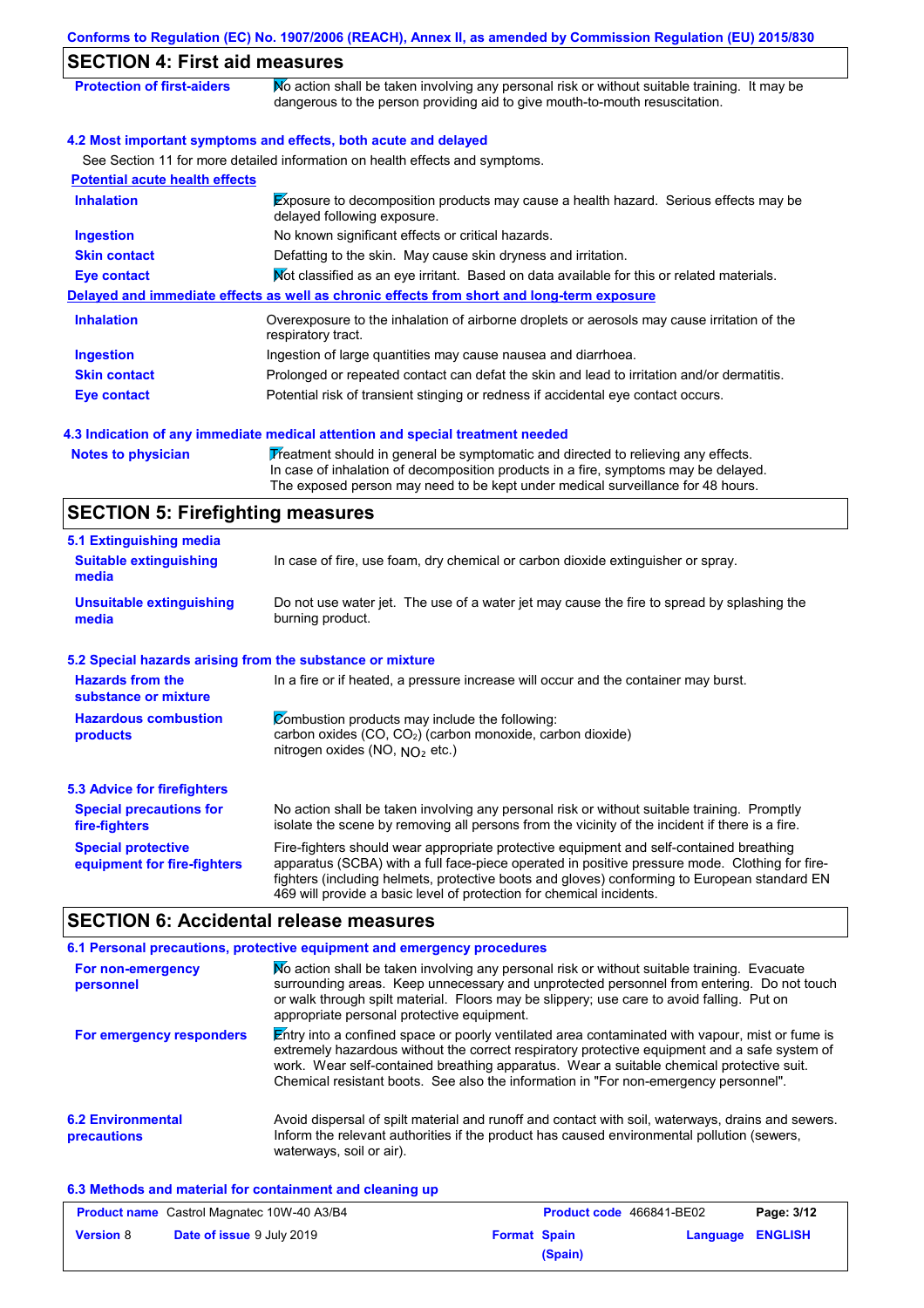### **SECTION 6: Accidental release measures**

| <b>Small spill</b>                        | Stop leak if without risk. Move containers from spill area. Absorb with an inert material and<br>place in an appropriate waste disposal container. Dispose of via a licensed waste disposal<br>contractor.                                                                                                                                                                                     |
|-------------------------------------------|------------------------------------------------------------------------------------------------------------------------------------------------------------------------------------------------------------------------------------------------------------------------------------------------------------------------------------------------------------------------------------------------|
| Large spill                               | Stop leak if without risk. Move containers from spill area. Prevent entry into sewers, water<br>courses, basements or confined areas. Contain and collect spillage with non-combustible,<br>absorbent material e.g. sand, earth, vermiculite or diatomaceous earth and place in container<br>for disposal according to local regulations. Dispose of via a licensed waste disposal contractor. |
| 6.4 Reference to other<br><b>sections</b> | See Section 1 for emergency contact information.<br>See Section 5 for firefighting measures.<br>See Section 8 for information on appropriate personal protective equipment.<br>See Section 12 for environmental precautions.<br>See Section 13 for additional waste treatment information.                                                                                                     |

## **SECTION 7: Handling and storage**

| 7.1 Precautions for safe handling                                             |                                                                                                                                                                                                                                                                                                                                                                                                                                                                                          |
|-------------------------------------------------------------------------------|------------------------------------------------------------------------------------------------------------------------------------------------------------------------------------------------------------------------------------------------------------------------------------------------------------------------------------------------------------------------------------------------------------------------------------------------------------------------------------------|
| <b>Protective measures</b>                                                    | <b>Put on appropriate personal protective equipment.</b>                                                                                                                                                                                                                                                                                                                                                                                                                                 |
| <b>Advice on general</b><br>occupational hygiene                              | Eating, drinking and smoking should be prohibited in areas where this material is handled,<br>stored and processed. Wash thoroughly after handling. Remove contaminated clothing and<br>protective equipment before entering eating areas. See also Section 8 for additional<br>information on hygiene measures.                                                                                                                                                                         |
| <b>7.2 Conditions for safe</b><br>storage, including any<br>incompatibilities | Store in accordance with local regulations. Store in a dry, cool and well-ventilated area, away<br>from incompatible materials (see Section 10). Keep away from heat and direct sunlight. Keep<br>container tightly closed and sealed until ready for use. Containers that have been opened must<br>be carefully resealed and kept upright to prevent leakage. Store and use only in equipment/<br>containers designed for use with this product. Do not store in unlabelled containers. |
| <b>Not suitable</b>                                                           | Prolonged exposure to elevated temperature.                                                                                                                                                                                                                                                                                                                                                                                                                                              |
| 7.3 Specific end use(s)                                                       |                                                                                                                                                                                                                                                                                                                                                                                                                                                                                          |
| <b>Recommendations</b>                                                        | See section 1.2 and Exposure scenarios in annex, if applicable.                                                                                                                                                                                                                                                                                                                                                                                                                          |

### **SECTION 8: Exposure controls/personal protection**

#### **Product/ingredient name Exposure limit values Recommended monitoring procedures** If this product contains ingredients with exposure limits, personal, workplace atmosphere or biological monitoring may be required to determine the effectiveness of the ventilation or other control measures and/or the necessity to use respiratory protective equipment. Reference should be made to monitoring standards, such as the following: European Standard EN 689 (Workplace atmospheres - Guidance for the assessment of exposure by inhalation to chemical agents for comparison with limit values and measurement strategy) European Standard EN 14042 (Workplace atmospheres - Guide for the application and use of procedures for the assessment of exposure to chemical and biological agents) European Standard EN 482 (Workplace atmospheres - General requirements for the performance of procedures for the measurement of chemical agents) Reference to national guidance documents for methods for the determination of hazardous substances will also be required. No DNELs/DMELs available. **Predicted No Effect Concentration** No PNECs available **8.1 Control parameters Derived No Effect Level** Whilst specific OELs for certain components may be shown in this section, other components may be present in any mist, vapour or dust produced. Therefore, the specific OELs may not be applicable to the product as a whole and are provided for guidance only. **Occupational exposure limits** Distillates (petroleum), hydrotreated heavy paraffinic **National institute of occupational safety and health (Spain).** TWA: 5 mg/m³ 8 hours. Issued/Revised: 1/2008 Form: Mist STEL: 10 mg/m<sup>3</sup> 15 minutes. Issued/Revised: 1/2008 Form: Mist Distillates (petroleum), solvent-dewaxed heavy paraffinic **National institute of occupational safety and health (Spain).** TWA: 5 mg/m<sup>3</sup> 8 hours. Issued/Revised: 1/2008 Form: Mist STEL: 10 mg/m<sup>3</sup> 15 minutes. Issued/Revised: 1/2008 Form: Mist

|                  | <b>Product name</b> Castrol Magnatec 10W-40 A3/B4 |                     | <b>Product code</b> 466841-BE02 |                  | Page: 4/12 |
|------------------|---------------------------------------------------|---------------------|---------------------------------|------------------|------------|
| <b>Version 8</b> | <b>Date of issue 9 July 2019</b>                  | <b>Format Spain</b> |                                 | Language ENGLISH |            |
|                  |                                                   |                     | (Spain)                         |                  |            |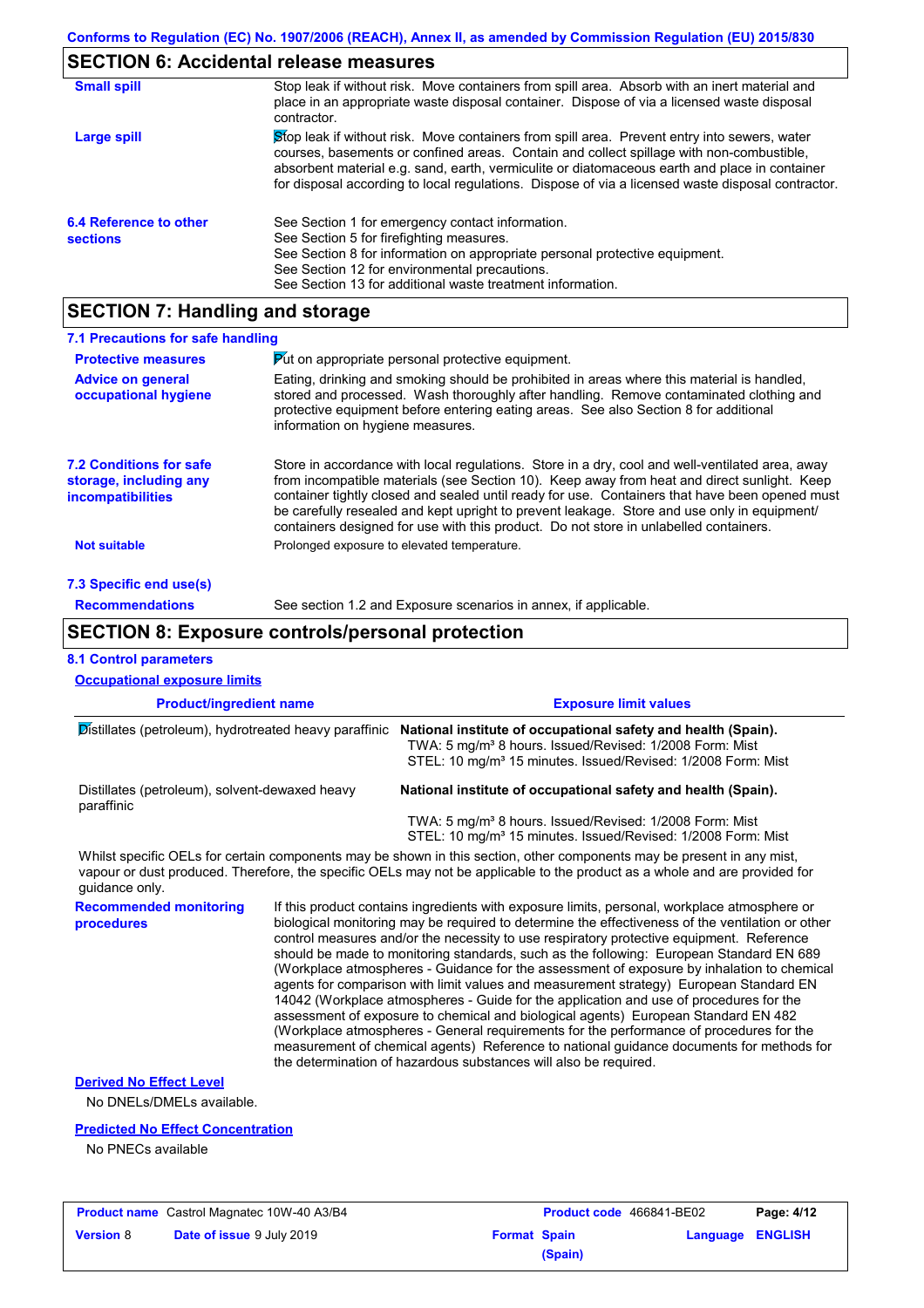# **SECTION 8: Exposure controls/personal protection**

| <b>8.2 Exposure controls</b>                  |                                                                                                                                                                                                                                                                                                                                                                                                                                                                                                                                                                                                                                                                                                                                                                                                                                                                                                                                                                                                         |                          |                  |            |  |  |
|-----------------------------------------------|---------------------------------------------------------------------------------------------------------------------------------------------------------------------------------------------------------------------------------------------------------------------------------------------------------------------------------------------------------------------------------------------------------------------------------------------------------------------------------------------------------------------------------------------------------------------------------------------------------------------------------------------------------------------------------------------------------------------------------------------------------------------------------------------------------------------------------------------------------------------------------------------------------------------------------------------------------------------------------------------------------|--------------------------|------------------|------------|--|--|
| <b>Appropriate engineering</b><br>controls    | Provide exhaust ventilation or other engineering controls to keep the relevant airborne<br>concentrations below their respective occupational exposure limits.<br>All activities involving chemicals should be assessed for their risks to health, to ensure<br>exposures are adequately controlled. Personal protective equipment should only be considered<br>after other forms of control measures (e.g. engineering controls) have been suitably evaluated.<br>Personal protective equipment should conform to appropriate standards, be suitable for use, be<br>kept in good condition and properly maintained.<br>Your supplier of personal protective equipment should be consulted for advice on selection and<br>appropriate standards. For further information contact your national organisation for standards.<br>The final choice of protective equipment will depend upon a risk assessment. It is important to<br>ensure that all items of personal protective equipment are compatible. |                          |                  |            |  |  |
| <b>Individual protection measures</b>         |                                                                                                                                                                                                                                                                                                                                                                                                                                                                                                                                                                                                                                                                                                                                                                                                                                                                                                                                                                                                         |                          |                  |            |  |  |
| <b>Hygiene measures</b>                       | Wash hands, forearms and face thoroughly after handling chemical products, before eating,<br>smoking and using the lavatory and at the end of the working period. Ensure that eyewash<br>stations and safety showers are close to the workstation location.                                                                                                                                                                                                                                                                                                                                                                                                                                                                                                                                                                                                                                                                                                                                             |                          |                  |            |  |  |
| <b>Respiratory protection</b>                 | In case of insufficient ventilation, wear suitable respiratory equipment.<br>The correct choice of respiratory protection depends upon the chemicals being handled, the<br>conditions of work and use, and the condition of the respiratory equipment. Safety procedures<br>should be developed for each intended application. Respiratory protection equipment should<br>therefore be chosen in consultation with the supplier/manufacturer and with a full assessment<br>of the working conditions.                                                                                                                                                                                                                                                                                                                                                                                                                                                                                                   |                          |                  |            |  |  |
| <b>Eye/face protection</b>                    | Safety glasses with side shields.                                                                                                                                                                                                                                                                                                                                                                                                                                                                                                                                                                                                                                                                                                                                                                                                                                                                                                                                                                       |                          |                  |            |  |  |
| <b>Skin protection</b>                        |                                                                                                                                                                                                                                                                                                                                                                                                                                                                                                                                                                                                                                                                                                                                                                                                                                                                                                                                                                                                         |                          |                  |            |  |  |
| <b>Hand protection</b>                        | <b>General Information:</b>                                                                                                                                                                                                                                                                                                                                                                                                                                                                                                                                                                                                                                                                                                                                                                                                                                                                                                                                                                             |                          |                  |            |  |  |
|                                               | Because specific work environments and material handling practices vary, safety procedures<br>should be developed for each intended application. The correct choice of protective gloves<br>depends upon the chemicals being handled, and the conditions of work and use. Most gloves<br>provide protection for only a limited time before they must be discarded and replaced (even the<br>best chemically resistant gloves will break down after repeated chemical exposures).                                                                                                                                                                                                                                                                                                                                                                                                                                                                                                                        |                          |                  |            |  |  |
|                                               | Gloves should be chosen in consultation with the supplier / manufacturer and taking account of<br>a full assessment of the working conditions.                                                                                                                                                                                                                                                                                                                                                                                                                                                                                                                                                                                                                                                                                                                                                                                                                                                          |                          |                  |            |  |  |
|                                               | Recommended: Nitrile gloves.<br><b>Breakthrough time:</b>                                                                                                                                                                                                                                                                                                                                                                                                                                                                                                                                                                                                                                                                                                                                                                                                                                                                                                                                               |                          |                  |            |  |  |
|                                               | Breakthrough time data are generated by glove manufacturers under laboratory test conditions<br>and represent how long a glove can be expected to provide effective permeation resistance. It<br>is important when following breakthrough time recommendations that actual workplace<br>conditions are taken into account. Always consult with your glove supplier for up-to-date<br>technical information on breakthrough times for the recommended glove type.<br>Our recommendations on the selection of gloves are as follows:                                                                                                                                                                                                                                                                                                                                                                                                                                                                      |                          |                  |            |  |  |
|                                               | Continuous contact:                                                                                                                                                                                                                                                                                                                                                                                                                                                                                                                                                                                                                                                                                                                                                                                                                                                                                                                                                                                     |                          |                  |            |  |  |
|                                               | Gloves with a minimum breakthrough time of 240 minutes, or >480 minutes if suitable gloves<br>can be obtained.<br>If suitable gloves are not available to offer that level of protection, gloves with shorter<br>breakthrough times may be acceptable as long as appropriate glove maintenance and<br>replacement regimes are determined and adhered to.                                                                                                                                                                                                                                                                                                                                                                                                                                                                                                                                                                                                                                                |                          |                  |            |  |  |
|                                               | Short-term / splash protection:                                                                                                                                                                                                                                                                                                                                                                                                                                                                                                                                                                                                                                                                                                                                                                                                                                                                                                                                                                         |                          |                  |            |  |  |
|                                               | Recommended breakthrough times as above.<br>It is recognised that for short-term, transient exposures, gloves with shorter breakthrough times<br>may commonly be used. Therefore, appropriate maintenance and replacement regimes must<br>be determined and rigorously followed.                                                                                                                                                                                                                                                                                                                                                                                                                                                                                                                                                                                                                                                                                                                        |                          |                  |            |  |  |
|                                               | <b>Glove Thickness:</b>                                                                                                                                                                                                                                                                                                                                                                                                                                                                                                                                                                                                                                                                                                                                                                                                                                                                                                                                                                                 |                          |                  |            |  |  |
|                                               | For general applications, we recommend gloves with a thickness typically greater than 0.35 mm.                                                                                                                                                                                                                                                                                                                                                                                                                                                                                                                                                                                                                                                                                                                                                                                                                                                                                                          |                          |                  |            |  |  |
|                                               | It should be emphasised that glove thickness is not necessarily a good predictor of glove<br>resistance to a specific chemical, as the permeation efficiency of the glove will be dependent<br>on the exact composition of the glove material. Therefore, glove selection should also be based<br>on consideration of the task requirements and knowledge of breakthrough times.<br>Glove thickness may also vary depending on the glove manufacturer, the glove type and the<br>glove model. Therefore, the manufacturers' technical data should always be taken into account                                                                                                                                                                                                                                                                                                                                                                                                                          |                          |                  |            |  |  |
| Product name Castrol Magnatec 10W-40 A3/B4    |                                                                                                                                                                                                                                                                                                                                                                                                                                                                                                                                                                                                                                                                                                                                                                                                                                                                                                                                                                                                         | Product code 466841-BE02 |                  | Page: 5/12 |  |  |
| <b>Version 8</b><br>Date of issue 9 July 2019 |                                                                                                                                                                                                                                                                                                                                                                                                                                                                                                                                                                                                                                                                                                                                                                                                                                                                                                                                                                                                         | <b>Format Spain</b>      | Language ENGLISH |            |  |  |

**(Spain)**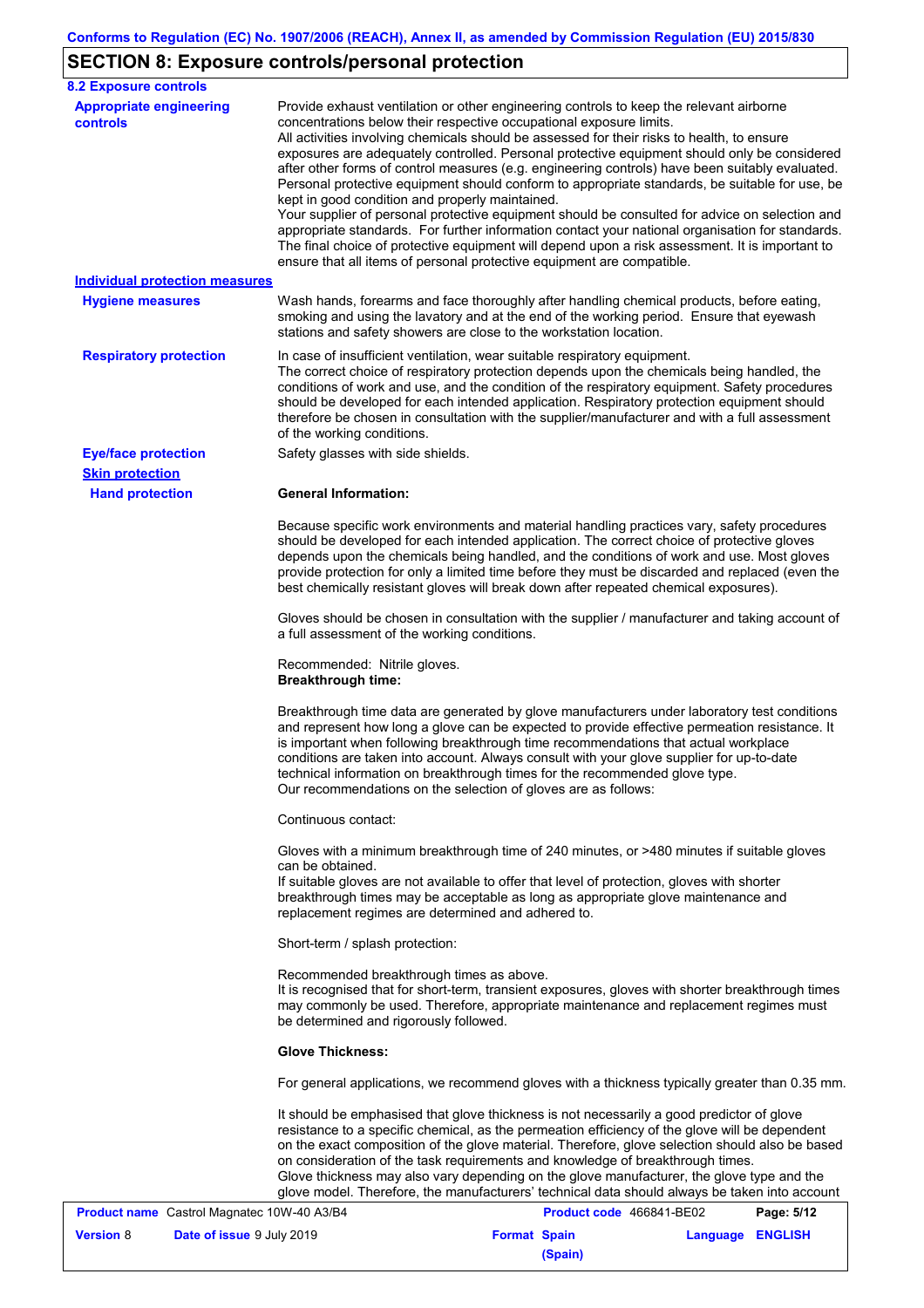## **SECTION 8: Exposure controls/personal protection**

|  | to ensure selection of the most appropriate glove for the task. |  |  |  |  |
|--|-----------------------------------------------------------------|--|--|--|--|
|  |                                                                 |  |  |  |  |

Note: Depending on the activity being conducted, gloves of varying thickness may be required for specific tasks. For example:

 • Thinner gloves (down to 0.1 mm or less) may be required where a high degree of manual dexterity is needed. However, these gloves are only likely to give short duration protection and would normally be just for single use applications, then disposed of.

 • Thicker gloves (up to 3 mm or more) may be required where there is a mechanical (as well as a chemical) risk i.e. where there is abrasion or puncture potential.

| <b>Skin and body</b>                             | Use of protective clothing is good industrial practice.<br>Personal protective equipment for the body should be selected based on the task being<br>performed and the risks involved and should be approved by a specialist before handling this<br>product.<br>Cotton or polyester/cotton overalls will only provide protection against light superficial<br>contamination that will not soak through to the skin. Overalls should be laundered on a regular<br>basis. When the risk of skin exposure is high (e.g. when cleaning up spillages or if there is a<br>risk of splashing) then chemical resistant aprons and/or impervious chemical suits and boots<br>will be required. |
|--------------------------------------------------|---------------------------------------------------------------------------------------------------------------------------------------------------------------------------------------------------------------------------------------------------------------------------------------------------------------------------------------------------------------------------------------------------------------------------------------------------------------------------------------------------------------------------------------------------------------------------------------------------------------------------------------------------------------------------------------|
| <b>Refer to standards:</b>                       | Respiratory protection: EN 529<br>Gloves: EN 420, EN 374<br>Eye protection: EN 166<br>Filtering half-mask: EN 149<br>Filtering half-mask with valve: EN 405<br>Half-mask: EN 140 plus filter<br>Full-face mask: EN 136 plus filter<br>Particulate filters: EN 143<br>Gas/combined filters: EN 14387                                                                                                                                                                                                                                                                                                                                                                                   |
| <b>Environmental exposure</b><br><b>controls</b> | Emissions from ventilation or work process equipment should be checked to ensure they<br>comply with the requirements of environmental protection legislation. In some cases, fume<br>scrubbers, filters or engineering modifications to the process equipment will be necessary to<br>reduce emissions to acceptable levels.                                                                                                                                                                                                                                                                                                                                                         |

### **SECTION 9: Physical and chemical properties**

#### **9.1 Information on basic physical and chemical properties**

| <b>Appearance</b>                                      |                                                                                         |                          |          |                |
|--------------------------------------------------------|-----------------------------------------------------------------------------------------|--------------------------|----------|----------------|
| <b>Physical state</b>                                  | Liquid.                                                                                 |                          |          |                |
| <b>Colour</b>                                          | Amber. [Light]                                                                          |                          |          |                |
| <b>Odour</b>                                           | Not available.                                                                          |                          |          |                |
| <b>Odour threshold</b>                                 | Not available.                                                                          |                          |          |                |
| pH                                                     | Not available.                                                                          |                          |          |                |
| <b>Melting point/freezing point</b>                    | Not available.                                                                          |                          |          |                |
| Initial boiling point and boiling<br>range             | Not available.                                                                          |                          |          |                |
| <b>Pour point</b>                                      | -42 $\degree$ C                                                                         |                          |          |                |
| <b>Flash point</b>                                     | Closed cup: 204°C (399.2°F) [Pensky-Martens.]<br>Open cup: 242°C (467.6°F) [Cleveland.] |                          |          |                |
| <b>Evaporation rate</b>                                | Not available.                                                                          |                          |          |                |
| <b>Flammability (solid, gas)</b>                       | Not available.                                                                          |                          |          |                |
| <b>Upper/lower flammability or</b><br>explosive limits | Not available.                                                                          |                          |          |                |
| <b>Vapour pressure</b>                                 | Not available.                                                                          |                          |          |                |
| <b>Vapour density</b>                                  | Not available.                                                                          |                          |          |                |
| <b>Relative density</b>                                | Not available.                                                                          |                          |          |                |
| <b>Density</b>                                         | <1000 kg/m <sup>3</sup> (<1 g/cm <sup>3</sup> ) at 15 <sup>°</sup> C                    |                          |          |                |
| <b>Solubility(ies)</b>                                 | insoluble in water.                                                                     |                          |          |                |
| <b>Partition coefficient: n-octanol/</b><br>water      | Not available.                                                                          |                          |          |                |
| <b>Auto-ignition temperature</b>                       | Not available.                                                                          |                          |          |                |
| <b>Decomposition temperature</b>                       | Not available.                                                                          |                          |          |                |
| Product name Castrol Magnatec 10W-40 A3/B4             |                                                                                         | Product code 466841-BE02 |          | Page: 6/12     |
| <b>Version 8</b><br>Date of issue 9 July 2019          | <b>Format Spain</b>                                                                     |                          | Language | <b>ENGLISH</b> |
|                                                        |                                                                                         | (Spain)                  |          |                |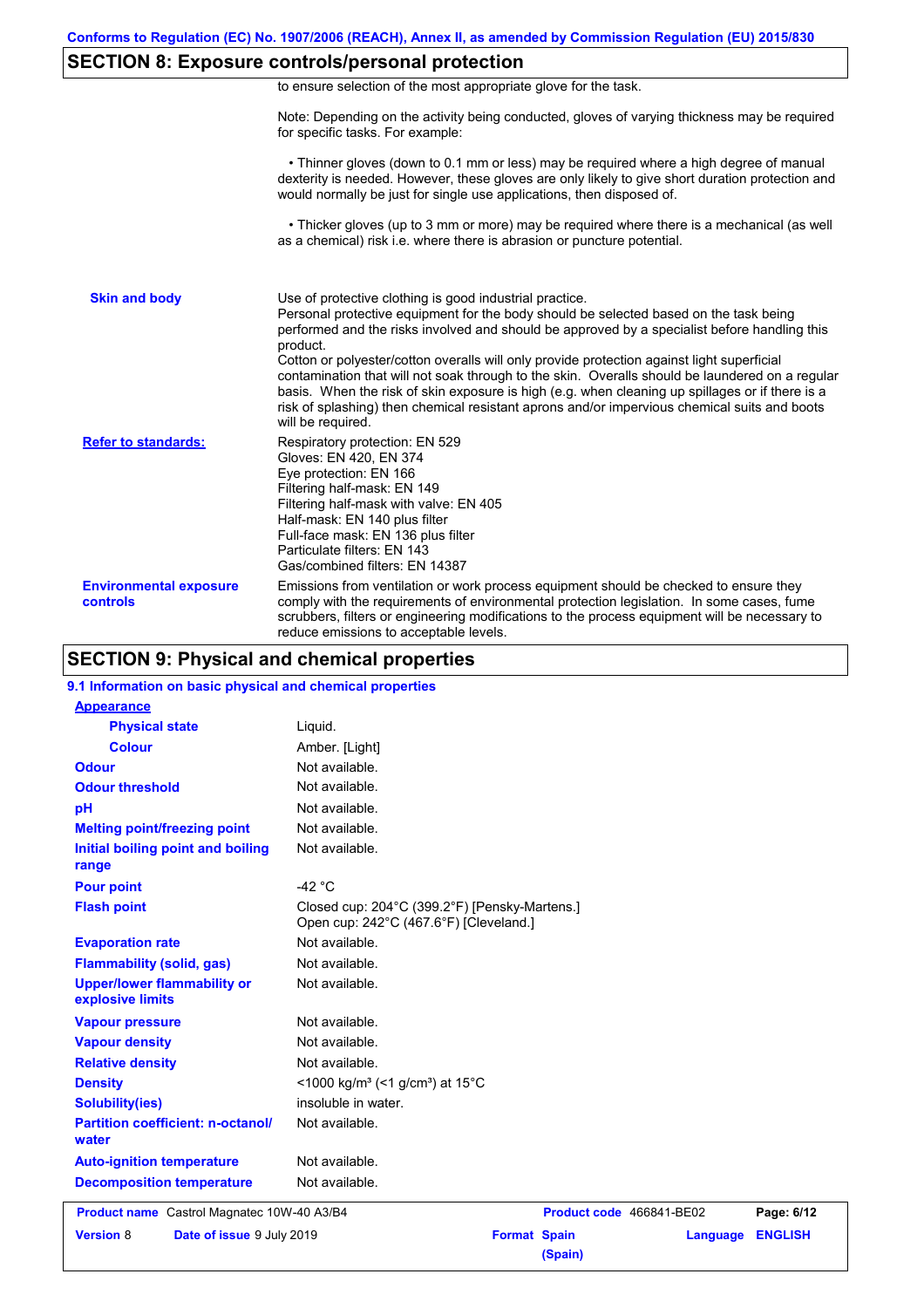# **SECTION 9: Physical and chemical properties**

| <b>Viscosity</b>            | Kinematic: $99.9$ mm <sup>2</sup> /s ( $99.9$ cSt) at $40^{\circ}$ C<br>Kinematic: 14.6 mm <sup>2</sup> /s (14.6 cSt) at $100^{\circ}$ C |
|-----------------------------|------------------------------------------------------------------------------------------------------------------------------------------|
| <b>Explosive properties</b> | Not available.                                                                                                                           |
| <b>Oxidising properties</b> | Not available.                                                                                                                           |

#### **9.2 Other information**

No additional information.

| <b>SECTION 10: Stability and reactivity</b>     |                                                                                                                                                                         |  |  |  |
|-------------------------------------------------|-------------------------------------------------------------------------------------------------------------------------------------------------------------------------|--|--|--|
| <b>10.1 Reactivity</b>                          | No specific test data available for this product. Refer to Conditions to avoid and Incompatible<br>materials for additional information.                                |  |  |  |
| <b>10.2 Chemical stability</b>                  | The product is stable.                                                                                                                                                  |  |  |  |
| 10.3 Possibility of<br>hazardous reactions      | Under normal conditions of storage and use, hazardous reactions will not occur.<br>Under normal conditions of storage and use, hazardous polymerisation will not occur. |  |  |  |
| <b>10.4 Conditions to avoid</b>                 | Avoid all possible sources of ignition (spark or flame).                                                                                                                |  |  |  |
| 10.5 Incompatible materials                     | Reactive or incompatible with the following materials: oxidising materials.                                                                                             |  |  |  |
| <b>10.6 Hazardous</b><br>decomposition products | Under normal conditions of storage and use, hazardous decomposition products should not be<br>produced.                                                                 |  |  |  |

# **SECTION 11: Toxicological information**

| 11.1 Information on toxicological effects            |                                                                                                                                                                                                                                                                                                                                                                                                          |                                |                          |          |                |
|------------------------------------------------------|----------------------------------------------------------------------------------------------------------------------------------------------------------------------------------------------------------------------------------------------------------------------------------------------------------------------------------------------------------------------------------------------------------|--------------------------------|--------------------------|----------|----------------|
| <b>Acute toxicity estimates</b>                      |                                                                                                                                                                                                                                                                                                                                                                                                          |                                |                          |          |                |
| Not available.                                       |                                                                                                                                                                                                                                                                                                                                                                                                          |                                |                          |          |                |
| <b>Information on likely</b><br>routes of exposure   | Routes of entry anticipated: Dermal, Inhalation.                                                                                                                                                                                                                                                                                                                                                         |                                |                          |          |                |
| <b>Potential acute health effects</b>                |                                                                                                                                                                                                                                                                                                                                                                                                          |                                |                          |          |                |
| <b>Inhalation</b>                                    | Exposure to decomposition products may cause a health hazard. Serious effects may be<br>delayed following exposure.                                                                                                                                                                                                                                                                                      |                                |                          |          |                |
| <b>Ingestion</b>                                     | No known significant effects or critical hazards.                                                                                                                                                                                                                                                                                                                                                        |                                |                          |          |                |
| <b>Skin contact</b>                                  | Defatting to the skin. May cause skin dryness and irritation.                                                                                                                                                                                                                                                                                                                                            |                                |                          |          |                |
| <b>Eye contact</b>                                   | Mot classified as an eye irritant. Based on data available for this or related materials.                                                                                                                                                                                                                                                                                                                |                                |                          |          |                |
|                                                      | Symptoms related to the physical, chemical and toxicological characteristics                                                                                                                                                                                                                                                                                                                             |                                |                          |          |                |
| <b>Inhalation</b>                                    | No specific data.                                                                                                                                                                                                                                                                                                                                                                                        |                                |                          |          |                |
| <b>Ingestion</b>                                     | No specific data.                                                                                                                                                                                                                                                                                                                                                                                        |                                |                          |          |                |
| <b>Skin contact</b>                                  | Adverse symptoms may include the following:<br>irritation<br>dryness<br>cracking                                                                                                                                                                                                                                                                                                                         |                                |                          |          |                |
| <b>Eye contact</b>                                   | No specific data.                                                                                                                                                                                                                                                                                                                                                                                        |                                |                          |          |                |
|                                                      | Delayed and immediate effects as well as chronic effects from short and long-term exposure                                                                                                                                                                                                                                                                                                               |                                |                          |          |                |
| <b>Inhalation</b>                                    | Overexposure to the inhalation of airborne droplets or aerosols may cause irritation of the<br>respiratory tract.                                                                                                                                                                                                                                                                                        |                                |                          |          |                |
| <b>Ingestion</b>                                     | Ingestion of large quantities may cause nausea and diarrhoea.                                                                                                                                                                                                                                                                                                                                            |                                |                          |          |                |
| <b>Skin contact</b>                                  | Prolonged or repeated contact can defat the skin and lead to irritation and/or dermatitis.                                                                                                                                                                                                                                                                                                               |                                |                          |          |                |
| <b>Eye contact</b>                                   | Potential risk of transient stinging or redness if accidental eye contact occurs.                                                                                                                                                                                                                                                                                                                        |                                |                          |          |                |
| <b>Potential chronic health effects</b>              |                                                                                                                                                                                                                                                                                                                                                                                                          |                                |                          |          |                |
| General                                              | USED ENGINE OILS<br>Combustion products resulting from the operation of internal combustion engines contaminate<br>engine oils during use. Used engine oil may contain hazardous components which have the<br>potential to cause skin cancer. Frequent or prolonged contact with all types and makes of used<br>engine oil must therefore be avoided and a high standard of personal hygiene maintained. |                                |                          |          |                |
| <b>Carcinogenicity</b>                               | No known significant effects or critical hazards.                                                                                                                                                                                                                                                                                                                                                        |                                |                          |          |                |
| <b>Mutagenicity</b>                                  | No known significant effects or critical hazards.                                                                                                                                                                                                                                                                                                                                                        |                                |                          |          |                |
| <b>Developmental effects</b>                         | No known significant effects or critical hazards.                                                                                                                                                                                                                                                                                                                                                        |                                |                          |          |                |
| Product name Castrol Magnatec 10W-40 A3/B4           |                                                                                                                                                                                                                                                                                                                                                                                                          |                                | Product code 466841-BE02 |          | Page: 7/12     |
| <b>Version 8</b><br><b>Date of issue 9 July 2019</b> |                                                                                                                                                                                                                                                                                                                                                                                                          | <b>Format Spain</b><br>(Spain) |                          | Language | <b>ENGLISH</b> |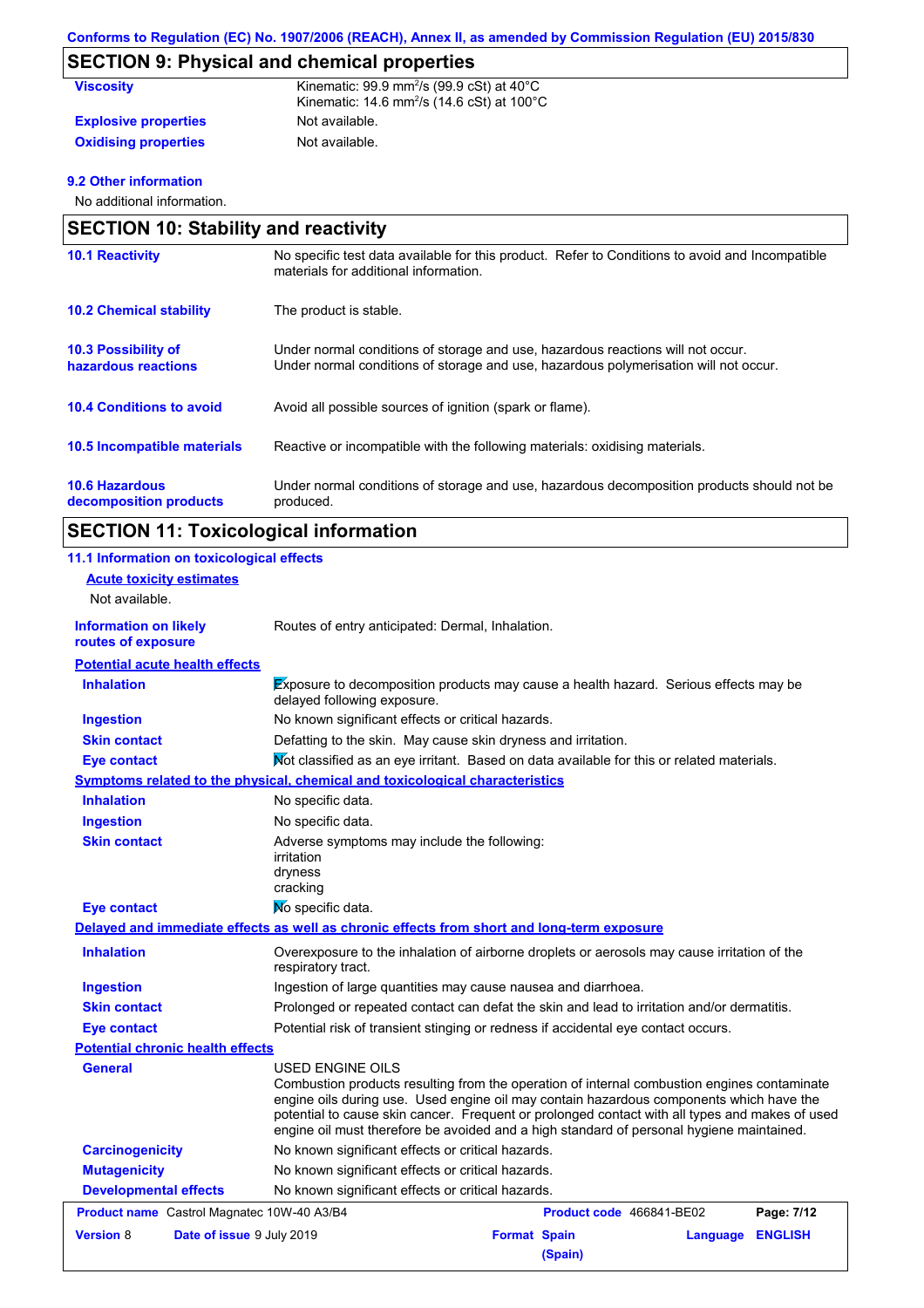### **SECTION 11: Toxicological information**

**Fertility effects** No known significant effects or critical hazards.

### **SECTION 12: Ecological information**

#### **12.1 Toxicity**

**Environmental hazards** Not classified as dangerous

Product not classified for environmental effects. Based on data available for this or related materials.

#### **12.2 Persistence and degradability**

Expected to be biodegradable.

#### **12.3 Bioaccumulative potential**

This product is not expected to bioaccumulate through food chains in the environment.

| <b>12.4 Mobility in soil</b>                            |                                                                      |
|---------------------------------------------------------|----------------------------------------------------------------------|
| <b>Soil/water partition</b><br><b>coefficient (Koc)</b> | Not available.                                                       |
| <b>Mobility</b>                                         | Spillages may penetrate the soil causing ground water contamination. |

#### **12.5 Results of PBT and vPvB assessment**

Product does not meet the criteria for PBT or vPvB according to Regulation (EC) No. 1907/2006, Annex XIII.

#### **12.6 Other adverse effects**

Spills may form a film on water surfaces causing physical damage to organisms. Oxygen transfer could also be impaired. **Other ecological information**

### **SECTION 13: Disposal considerations**

#### **13.1 Waste treatment methods**

**Methods of disposal**

#### **Product**

Where possible, arrange for product to be recycled. Dispose of via an authorised person/ licensed waste disposal contractor in accordance with local regulations.

#### **European waste catalogue (EWC) Hazardous waste** Yes.

| <b>Waste code</b>                                                                                                           | <b>Waste designation</b>                                        |  |
|-----------------------------------------------------------------------------------------------------------------------------|-----------------------------------------------------------------|--|
| $130205*$                                                                                                                   | mineral-based non-chlorinated engine, gear and lubricating oils |  |
| I leureus deviation from the intended use onalize the presence of onunatedial septeminante mourreautre on elternative words |                                                                 |  |

However, deviation from the intended use and/or the presence of any potential contaminants may require an alternative waste disposal code to be assigned by the end user.

| <b>Packaging</b>           |                                                                                                                                                                                                                                                                                                                                                                                                                                                                                                 |
|----------------------------|-------------------------------------------------------------------------------------------------------------------------------------------------------------------------------------------------------------------------------------------------------------------------------------------------------------------------------------------------------------------------------------------------------------------------------------------------------------------------------------------------|
| <b>Methods of disposal</b> | Where possible, arrange for product to be recycled. Dispose of via an authorised person/<br>licensed waste disposal contractor in accordance with local regulations.                                                                                                                                                                                                                                                                                                                            |
| <b>Special precautions</b> | This material and its container must be disposed of in a safe way. Care should be taken when<br>handling emptied containers that have not been cleaned or rinsed out. Empty containers or<br>liners may retain some product residues. Empty containers represent a fire hazard as they may<br>contain flammable product residues and vapour. Never weld, solder or braze empty containers.<br>Avoid dispersal of spilt material and runoff and contact with soil, waterways, drains and sewers. |
| <b>References</b>          | Commission 2014/955/EU<br>Directive 2008/98/EC                                                                                                                                                                                                                                                                                                                                                                                                                                                  |
|                            |                                                                                                                                                                                                                                                                                                                                                                                                                                                                                                 |

# **SECTION 14: Transport information**

|                                           | <b>ADR/RID</b>                                    | <b>ADN</b>          | <b>IMDG</b>              | <b>IATA</b>                |
|-------------------------------------------|---------------------------------------------------|---------------------|--------------------------|----------------------------|
| 14.1 UN number                            | Not regulated.                                    | Not regulated.      | Not regulated.           | Not regulated.             |
| 14.2 UN proper<br>shipping name           |                                                   |                     |                          |                            |
| <b>14.3 Transport</b><br>hazard class(es) |                                                   |                     |                          |                            |
|                                           | <b>Product name</b> Castrol Magnatec 10W-40 A3/B4 |                     | Product code 466841-BE02 | Page: 8/12                 |
| <b>Version 8</b>                          | Date of issue 9 July 2019                         | <b>Format Spain</b> | (Spain)                  | <b>ENGLISH</b><br>Language |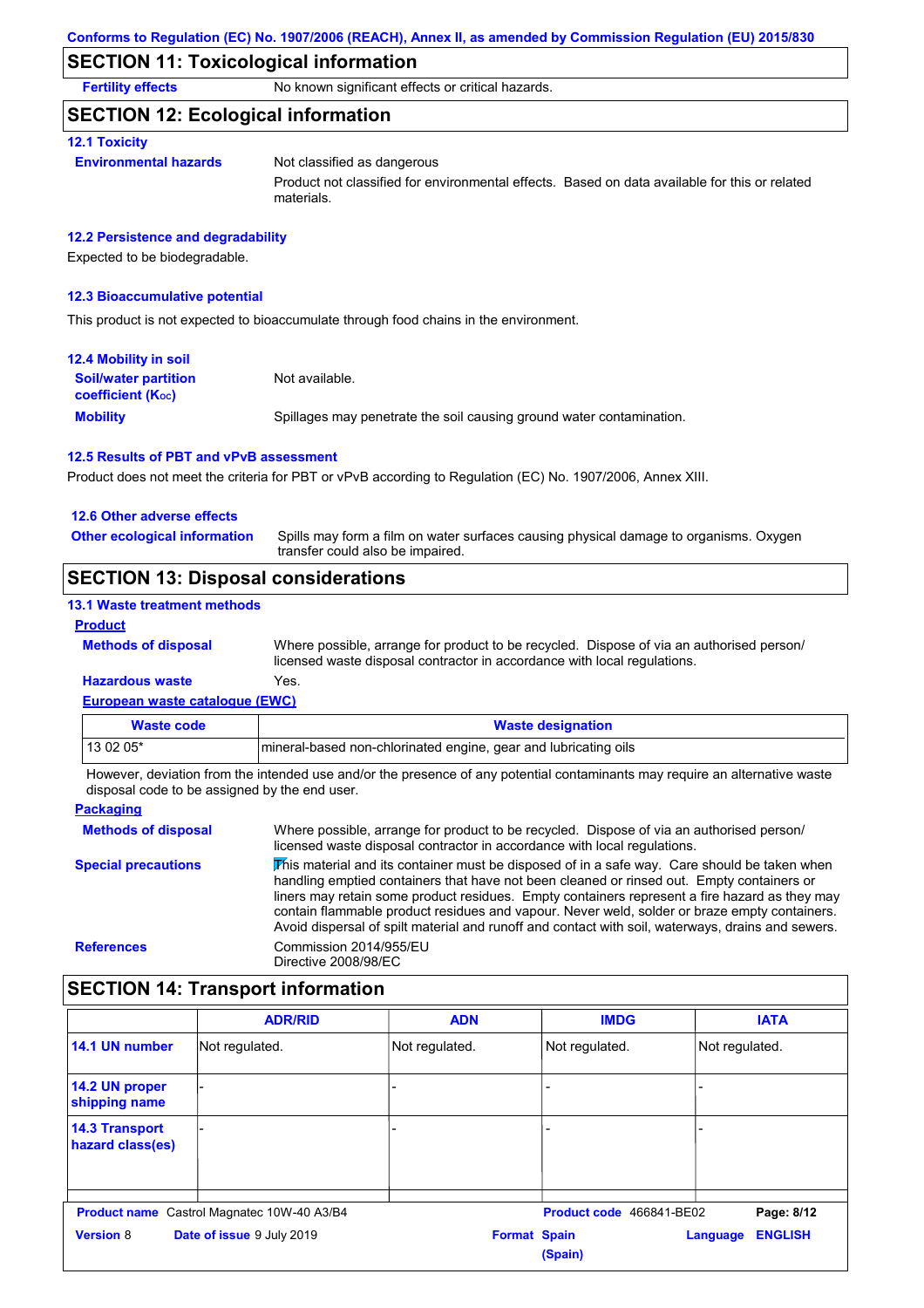# **SECTION 14: Transport information**

| 14.4 Packing<br>group                   |      |     |       |     |  |
|-----------------------------------------|------|-----|-------|-----|--|
| 14.5<br><b>Environmental</b><br>hazards | INo. | No. | l No. | No. |  |
| <b>Additional</b><br>information        |      |     |       |     |  |

**14.6 Special precautions for user** Not available.

**14.7 Transport in bulk according to Annex II of Marpol and the IBC Code** Not available.

## **SECTION 15: Regulatory information**

**15.1 Safety, health and environmental regulations/legislation specific for the substance or mixture**

### **EU Regulation (EC) No. 1907/2006 (REACH)**

#### **Annex XIV - List of substances subject to authorisation**

#### **Annex XIV**

None of the components are listed.

**Substances of very high concern**

None of the components are listed.

# **Other regulations**

| <b>REACH Status</b>                                             | The company, as identified in Section 1, sells this product in the EU in compliance with the<br>current requirements of REACH. |
|-----------------------------------------------------------------|--------------------------------------------------------------------------------------------------------------------------------|
| <b>United States inventory</b><br>(TSCA 8b)                     | All components are active or exempted.                                                                                         |
| <b>Australia inventory (AICS)</b>                               | All components are listed or exempted.                                                                                         |
| <b>Canada inventory</b>                                         | All components are listed or exempted.                                                                                         |
| <b>China inventory (IECSC)</b>                                  | All components are listed or exempted.                                                                                         |
| <b>Japan inventory (ENCS)</b>                                   | All components are listed or exempted.                                                                                         |
| <b>Korea inventory (KECI)</b>                                   | All components are listed or exempted.                                                                                         |
| <b>Philippines inventory</b><br>(PICCS)                         | All components are listed or exempted.                                                                                         |
| <b>Taiwan Chemical</b><br><b>Substances Inventory</b><br>(TCSI) | All components are listed or exempted.                                                                                         |
| Ozone depleting substances (1005/2009/EU)                       |                                                                                                                                |
| Not listed.                                                     |                                                                                                                                |
| <b>Prior Informed Consent (PIC) (649/2012/EU)</b>               |                                                                                                                                |
| Not listed.                                                     |                                                                                                                                |

#### **Seveso Directive**

This product is not controlled under the Seveso Directive.

| <b>15.2 Chemical safety</b> | A Chemical Safety Assessment has been carried out for one or more of the substances within  |
|-----------------------------|---------------------------------------------------------------------------------------------|
| assessment                  | this mixture. A Chemical Safety Assessment has not been carried out for the mixture itself. |

# **SECTION 16: Other information**

| <b>Abbreviations and acronyms</b> | Inland Waterway<br>Road                           | ADN = European Provisions concerning the International Carriage of Dangerous Goods by<br>ADR = The European Agreement concerning the International Carriage of Dangerous Goods by<br>ATE = Acute Toxicity Estimate<br>BCF = Bioconcentration Factor<br>CAS = Chemical Abstracts Service<br>CLP = Classification, Labelling and Packaging Regulation [Regulation (EC) No. 1272/2008] |         |                                 |                |
|-----------------------------------|---------------------------------------------------|-------------------------------------------------------------------------------------------------------------------------------------------------------------------------------------------------------------------------------------------------------------------------------------------------------------------------------------------------------------------------------------|---------|---------------------------------|----------------|
|                                   | <b>Product name</b> Castrol Magnatec 10W-40 A3/B4 |                                                                                                                                                                                                                                                                                                                                                                                     |         | <b>Product code</b> 466841-BE02 | Page: 9/12     |
| <b>Version 8</b>                  | Date of issue 9 July 2019                         | <b>Format Spain</b>                                                                                                                                                                                                                                                                                                                                                                 | (Spain) | Language                        | <b>ENGLISH</b> |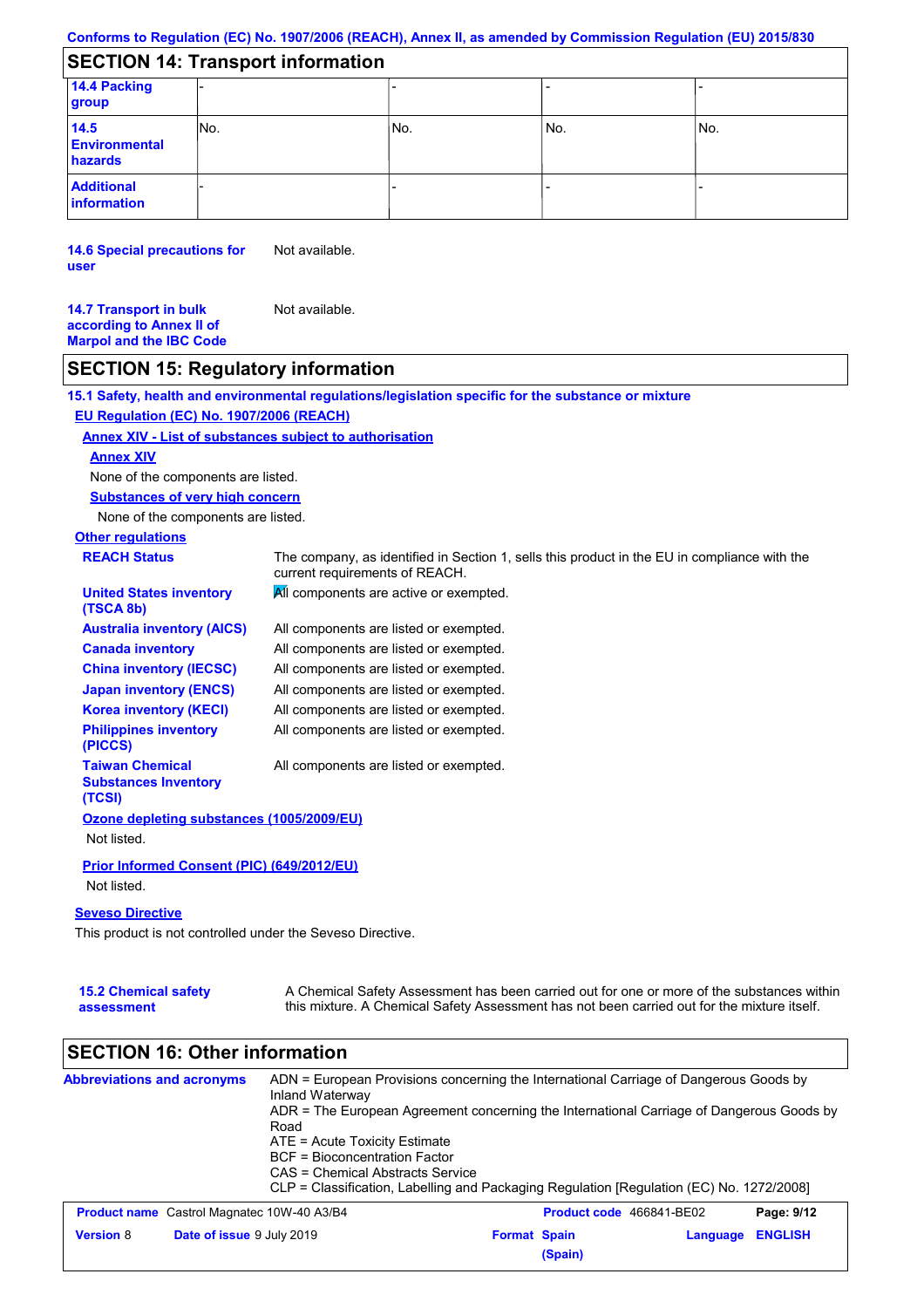### **SECTION 16: Other information**

CSA = Chemical Safety Assessment CSR = Chemical Safety Report DMEL = Derived Minimal Effect Level DNEL = Derived No Effect Level EINECS = European Inventory of Existing Commercial chemical Substances ES = Exposure Scenario EUH statement = CLP-specific Hazard statement EWC = European Waste Catalogue GHS = Globally Harmonized System of Classification and Labelling of Chemicals IATA = International Air Transport Association IBC = Intermediate Bulk Container IMDG = International Maritime Dangerous Goods LogPow = logarithm of the octanol/water partition coefficient MARPOL = International Convention for the Prevention of Pollution From Ships, 1973 as modified by the Protocol of 1978. ("Marpol" = marine pollution) OECD = Organisation for Economic Co-operation and Development PBT = Persistent, Bioaccumulative and Toxic PNEC = Predicted No Effect Concentration REACH = Registration, Evaluation, Authorisation and Restriction of Chemicals Regulation [Regulation (EC) No. 1907/2006] RID = The Regulations concerning the International Carriage of Dangerous Goods by Rail RRN = REACH Registration Number SADT = Self-Accelerating Decomposition Temperature SVHC = Substances of Very High Concern STOT-RE = Specific Target Organ Toxicity - Repeated Exposure STOT-SE = Specific Target Organ Toxicity - Single Exposure TWA = Time weighted average UN = United Nations UVCB = Complex hydrocarbon substance VOC = Volatile Organic Compound vPvB = Very Persistent and Very Bioaccumulative Varies = may contain one or more of the following 64741-88-4 / RRN 01-2119488706-23, 64741-89-5 / RRN 01-2119487067-30, 64741-95-3 / RRN 01-2119487081-40, 64741-96-4/ RRN 01-2119483621-38, 64742-01-4 / RRN 01-2119488707-21, 64742-44-5 / RRN 01-2119985177-24, 64742-45-6, 64742-52-5 / RRN 01-2119467170-45, 64742-53-6 / RRN 01-2119480375-34, 64742-54-7 / RRN 01-2119484627-25, 64742-55-8 / RRN 01-2119487077-29, 64742-56-9 / RRN 01-2119480132-48, 64742-57-0 / RRN 01-2119489287-22, 64742-58-1, 64742-62-7 / RRN 01-2119480472-38, 64742-63-8, 64742-65-0 / RRN 01-2119471299-27, 64742-70-7 / RRN 01-2119487080-42, 72623-85-9 / RRN 01-2119555262-43, 72623-86-0 / RRN 01-2119474878-16, 72623-87-1 / RRN 01-2119474889-13

**Procedure used to derive the classification according to Regulation (EC) No. 1272/2008 [CLP/GHS]**

| <b>Classification</b>                                                     | <b>Justification</b>                                                                                                                        |
|---------------------------------------------------------------------------|---------------------------------------------------------------------------------------------------------------------------------------------|
|                                                                           |                                                                                                                                             |
| H315<br>H318<br>H411                                                      | Causes skin irritation.<br>Causes serious eye damage.<br>Toxic to aguatic life with long lasting effects.                                   |
| <b>Aguatic Chronic 2, H411</b><br>Eye Dam. 1, H318<br>Skin Irrit. 2, H315 | LONG-TERM (CHRONIC) AQUATIC HAZARD - Category 2<br>SERIOUS EYE DAMAGE/EYE IRRITATION - Category 1<br>SKIN CORROSION/IRRITATION - Category 2 |
|                                                                           |                                                                                                                                             |
| 09/07/2019.                                                               |                                                                                                                                             |
| 29/03/2019.                                                               |                                                                                                                                             |
| <b>Product Stewardship</b>                                                |                                                                                                                                             |
|                                                                           | <u> and and and and and and and and and an</u>                                                                                              |

**Indicates information that has changed from previously issued version.**

#### **Notice to reader**

All reasonably practicable steps have been taken to ensure this data sheet and the health, safety and environmental information contained in it is accurate as of the date specified below. No warranty or representation, express or implied is made as to the accuracy or completeness of the data and information in this data sheet.

The data and advice given apply when the product is sold for the stated application or applications. You should not use the product other than for the stated application or applications without seeking advice from BP Group.

It is the user's obligation to evaluate and use this product safely and to comply with all applicable laws and regulations. The BP Group shall not be responsible for any damage or injury resulting from use, other than the stated product use of the material, from any failure to adhere to recommendations, or from any hazards inherent in the nature of the material. Purchasers of the product for supply to a third party for use at work, have a duty to take all necessary steps to ensure that any person handling or

| <b>Product name</b> Castrol Magnatec 10W-40 A3/B4 |                                  | <b>Product code</b> 466841-BE02 |         | Page: 10/12      |  |
|---------------------------------------------------|----------------------------------|---------------------------------|---------|------------------|--|
| <b>Version 8</b>                                  | <b>Date of issue 9 July 2019</b> | <b>Format Spain</b>             |         | Language ENGLISH |  |
|                                                   |                                  |                                 | (Spain) |                  |  |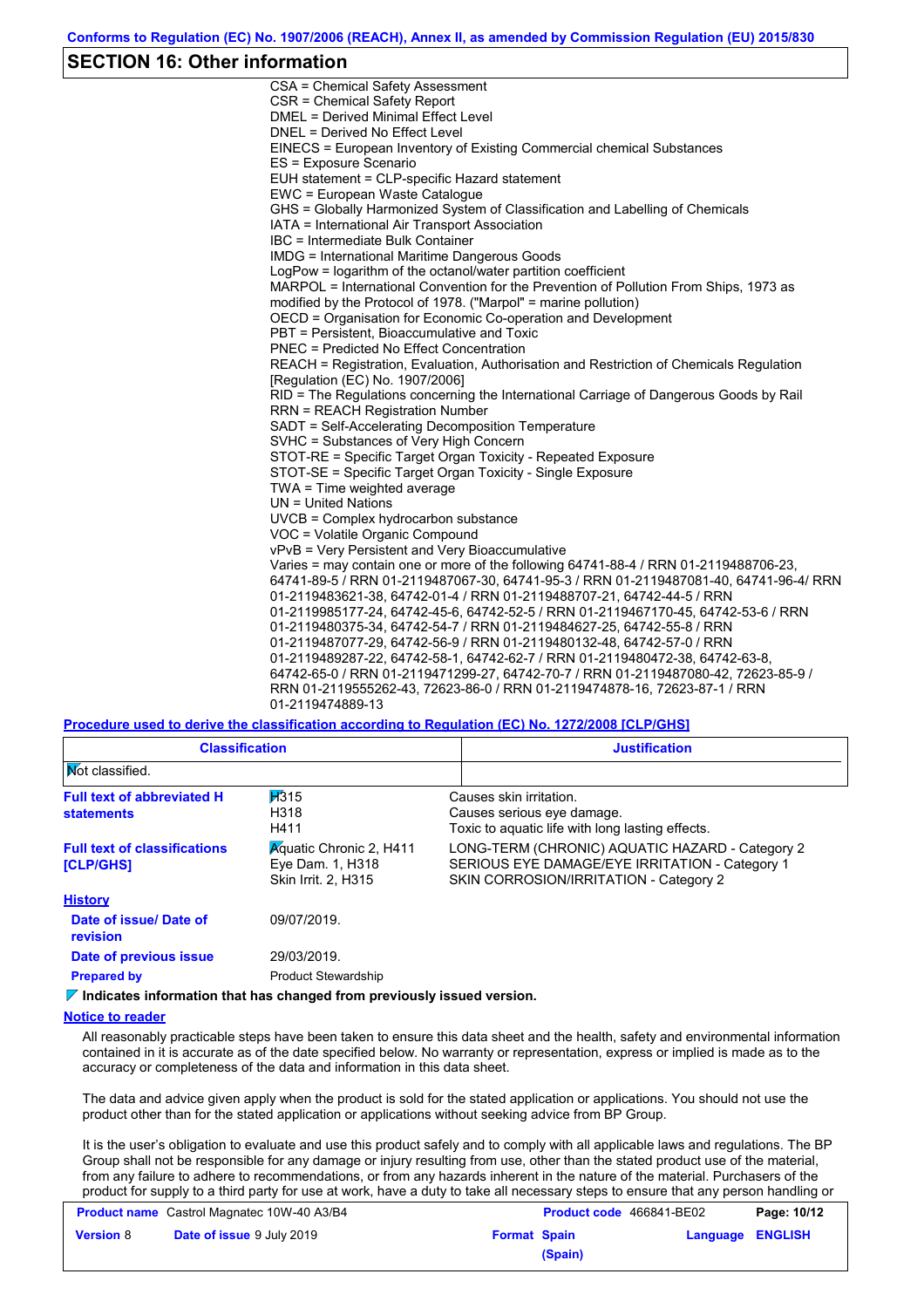# **SECTION 16: Other information**

using the product is provided with the information in this sheet. Employers have a duty to tell employees and others who may be affected of any hazards described in this sheet and of any precautions that should be taken. You can contact the BP Group to ensure that this document is the most current available. Alteration of this document is strictly prohibited.

|           | <b>Product name</b> Castrol Magnatec 10W-40 A3/B4 |                     | <b>Product code</b> 466841-BE02 |                  | Page: 11/12 |
|-----------|---------------------------------------------------|---------------------|---------------------------------|------------------|-------------|
| Version 8 | <b>Date of issue 9 July 2019</b>                  | <b>Format Spain</b> |                                 | Language ENGLISH |             |
|           |                                                   |                     | (Spain)                         |                  |             |